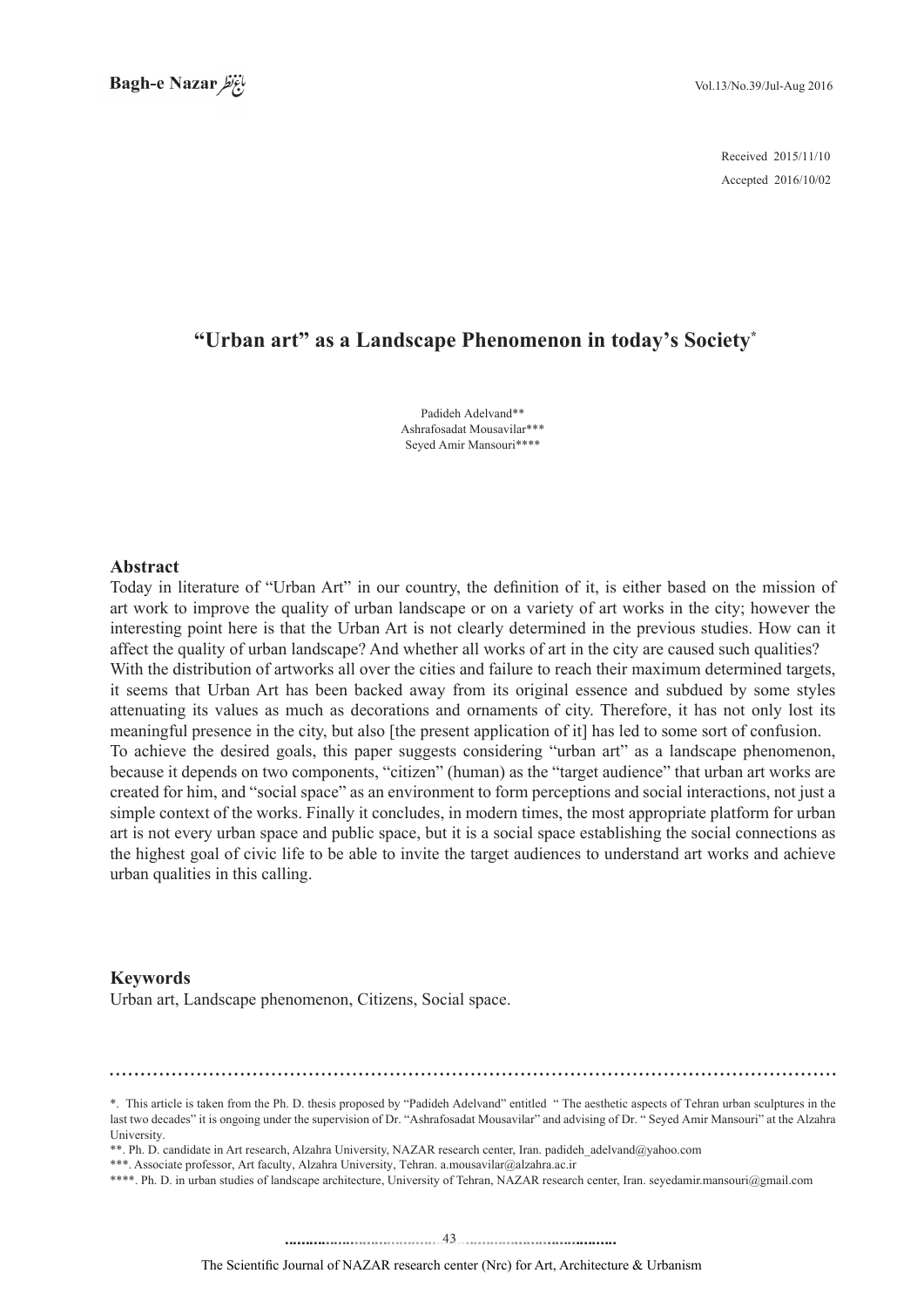## **Introduction**

City as the most civic achievement of human being that accommodates more than half of population of the world, is considered as a phenomenon that not only is derived from the human's need for social life, but also is an existence that its survival is dependent on citizens interactions with each other in an urban environment that be able to shape their apprehension of the urban concept.

City is not only a collection of various components which have been gathered together, but instead is a whole entity with a unity of purpose and significant relationships between its elements. The more expanded this communication become, the stronger citizens' understanding of city and subsequently more belonging to the urban environment will be happen.

By arriving of the modern art into the urban space and passing through the public space afterward, it has been always looking for a suitable interaction with the audiences and citizens and improving the quality of civic life. Urban art by proposing a special image of the cityscape can affect relationships between the citizens and add a character, uniqueness and quality to city; moreover, it is able to improve the city vitality.

The interpreting and social identity of Iranian `s urban art has yet to be achieved and replaced with its decorated and tools character which is related to the past time

It seems that the mistaken interpretation of urban art essence existing among artists, citizens (as audiences), critics and municipal management, will confront the creation, application, understanding and criticism of it with difficulty. Due to this misunderstanding, in most cases "urban art" has been reduced to a mere object with a decorative role for city that will sometimes led to visual disturbances as well. It can be said that many art works in the city have used only the art techniques and possibility of being present in urban space, that their purpose, function, and meaning do not have any correlation with their urban identity. Therefore understanding what "urban art" is seems to be the most critical step in this area

The problem of this research is to answer the following question: will every work of art in the contemporary era be considered as an "urban art" simply because of its presence in the urban space?

## The hypothesis based on the proposed definition

It seems that in today's society, the "urban art" should not be defined based on its mere presence in "urban space" and "public space", but instead, the concept of urban landscape, as a common phenomenon among body, events and residents' mentality should be the basis for definition.

Based on this theory, urban art is a kind of art that plays an active role in this interaction and is dependent on two components, "citizenship society" and "social space".

## **Literature Review**

In recent decades, urban art has been noticed by researchers, artists and entrepreneurs, and some articles, books, and conferences been concentrated on this subject. According to the literature survey it has been found that each article considers some features for urban art that can be categorized as follows:

1. The presence in the urban space and public areas (Moradi, 2007, Beheshti, 2010 / Yazdanfar et al, 2013 / Moosavi & Khalesi, 2013, Molazem, 2013). 2. Producing for public, citizens and the wide range of audiences (Moradi, 2007/Shamsizadeh Maleki, 2012/ Molazem, 2013).

3. Impacton improving the visual quality of urban space and guarantee the vitality and sense of citizenship; promote the identity and sense of place (Moradi, 2007 /Zandi, 2009 / Khosravi & Ebrahymianpour, 2012 / Yazdanfar et al, 1392 / Moosavi & Khalesi, 2013 / Hoseininia and et al, 2013 / Molazem, 2013) Creating a visual pleasure and a social space, a context for collective memories, improving the quality of urban space, helping to revive the economy by tourism, to help revive the city's culture and art and give identification to it (Sheibani & Ostovar Zijerdi, 2012) and the presence factor in space and enhancing the interactions (Hoseininia et al., 2013). 1. Public Art reliance on notions of community involvement (Moradi, 2007), and create the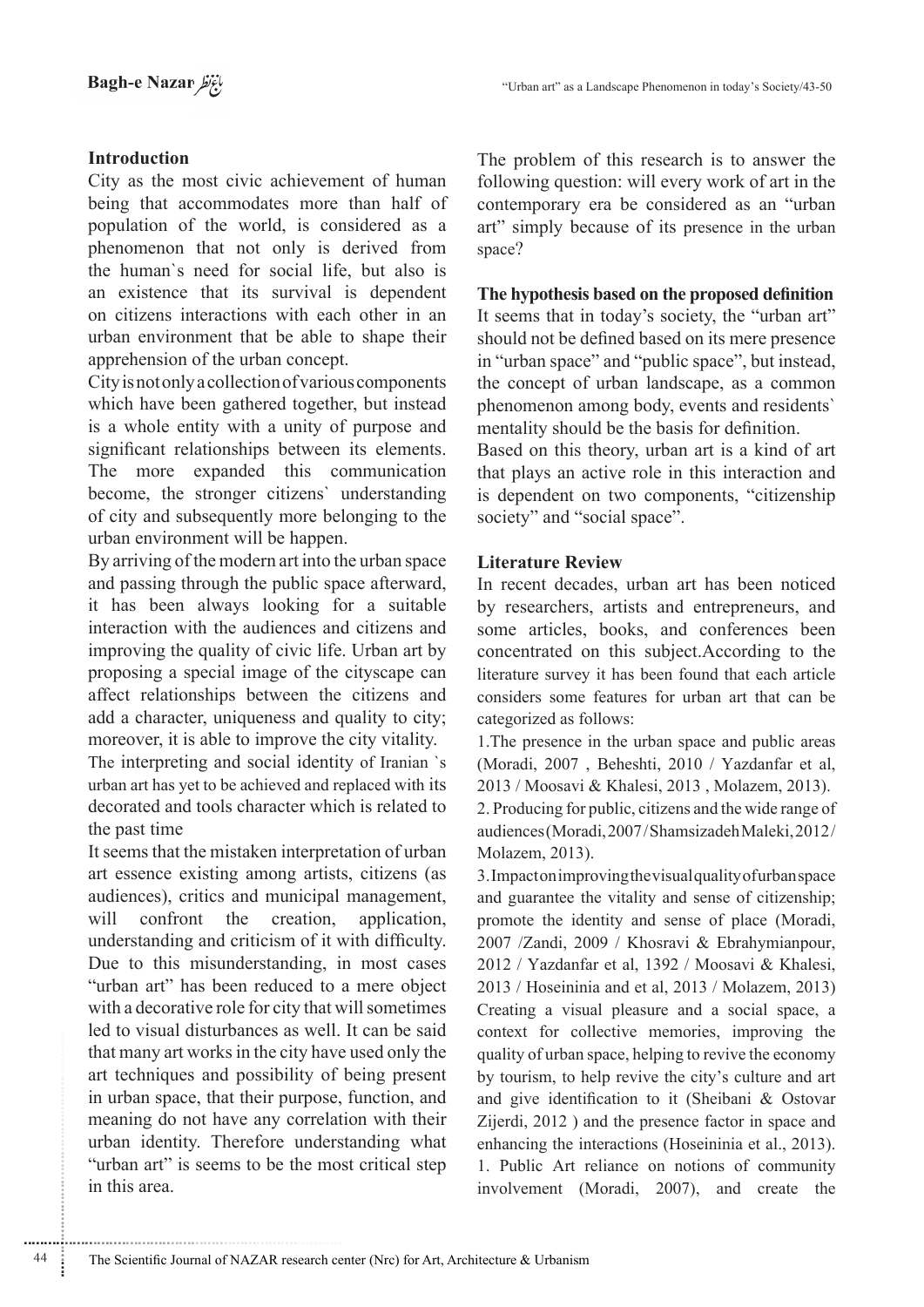recognizable symbols in public spaces and the formation and strengthening the special image of the city (Sheibani & Ostovar Zijerdi, 2012).

2. Rich tools of media culture (Zandi, 2009 / Fadavi,  $2013 /$  Hoseininia et al.,  $2013$ )

3. Exploiting the potential of creating urban space  $(Safian & Sabet, 2013)$ .

After classifying the available definitions of urban art, it has been specified that the requisite for definition is to consider the presence of art work in urban space, however, since the prerequisites are not codified in definition, the terms of public art, urban art and street art are used instead by mistake, while definite distinction for them are not considered. Moreover, in assessing the proposed definitions it has been cleared that the major emphasis in defining the urban art is not on the nature of it but rather on the impacts that leaves the urban space: Improving the quality of life, intensifying the sense of location and identifying the urban landscape. Here a question arises: What is the real essence of urban art that is causing these effects? Is any art work in urban space should be perceived as urban art and does it lead to these affectivities? What should be the characteristics of these art works and what will their aesthetic approach follow? Has it always had a unique concept over the time, or has changed according to time and place? On the other hand, if the urban art causes such a quality in urban areas, why today despite the presence of numerous art works around the city and the effort of managers such effects are not seen in practice? Reflecting on these points reinforces this assumption that the urban art in the scientific community has not been studied fundamentally and there is a crucial gap between the academic scopes and executive authorities. Therefore, the first and most immediate step to define and manage urban art is to represent an accepted definition of its nature. Different approaches to this question can be posed. This article intends to review the "concept of urban art as a landscape phenomenon".

#### **Urban art, a Landscape Phenomenon**

 $\kappa$ Landscape»<sup>1</sup> in definition is a phenomenon that

is created as the result of human interaction with the environment. That is why it is considered as an objective-subjective issue; the body of environment, consists its objective aspect and the observer's perception forms the subjective aspect of it, which are two inseparable component. "Pierre Donadieu" considers landscape as a new concept for describing the relationship between physical space and the people who perceive it (Donadieu, 2013). It seems that based on this definition, landscape is a two-fold issue; on one hand is a "phenomenon" that is created as the result of interaction between human and environment and on the other hand is an "approach" that interprets the human relationship with the environment.

According to this definition, city is a landscape phenomenon in a same way; flowing between the concepts, physics and the human perception of their living environment. City is a hypertext with a plastic form and a texture of the visual signs bearing meaning. Since the city is the personification of communal spirit of city and citizens, the body of the city cannot be separated from the spiritual (meaning) aspects of it. In other words, the city is a body composed of physical form and meaning aspects (Noroozitalab, 2010). The city as a visual text follows a linguistic structure similar to other texts (written and spoken); as "Levi-Strauss" uses the term of "Language City". So the linguistic elements and signs of this text must be connected together and linked to the whole text so it can be interpreted as a coherent urban text; for this reason, this article emphasizes on this point that art works in the city like a linguistic signs of an urban text should be subjected to a whole.

According to the literature review of this article over the nature of urban art and emphasizing on this claim in all research works that urban art is concerned the art works that are located in urban space and cause vitality, dynamism, improved quality of life, strengthening the sense of place and a lot of other impacts, it recommends in the first place to consider Urban art as a landscape phenomenon; because on one hand, is dependent on the environment factor

.......... ....... ........ ........... ...... ....... ........ .......... ...........

...........................................................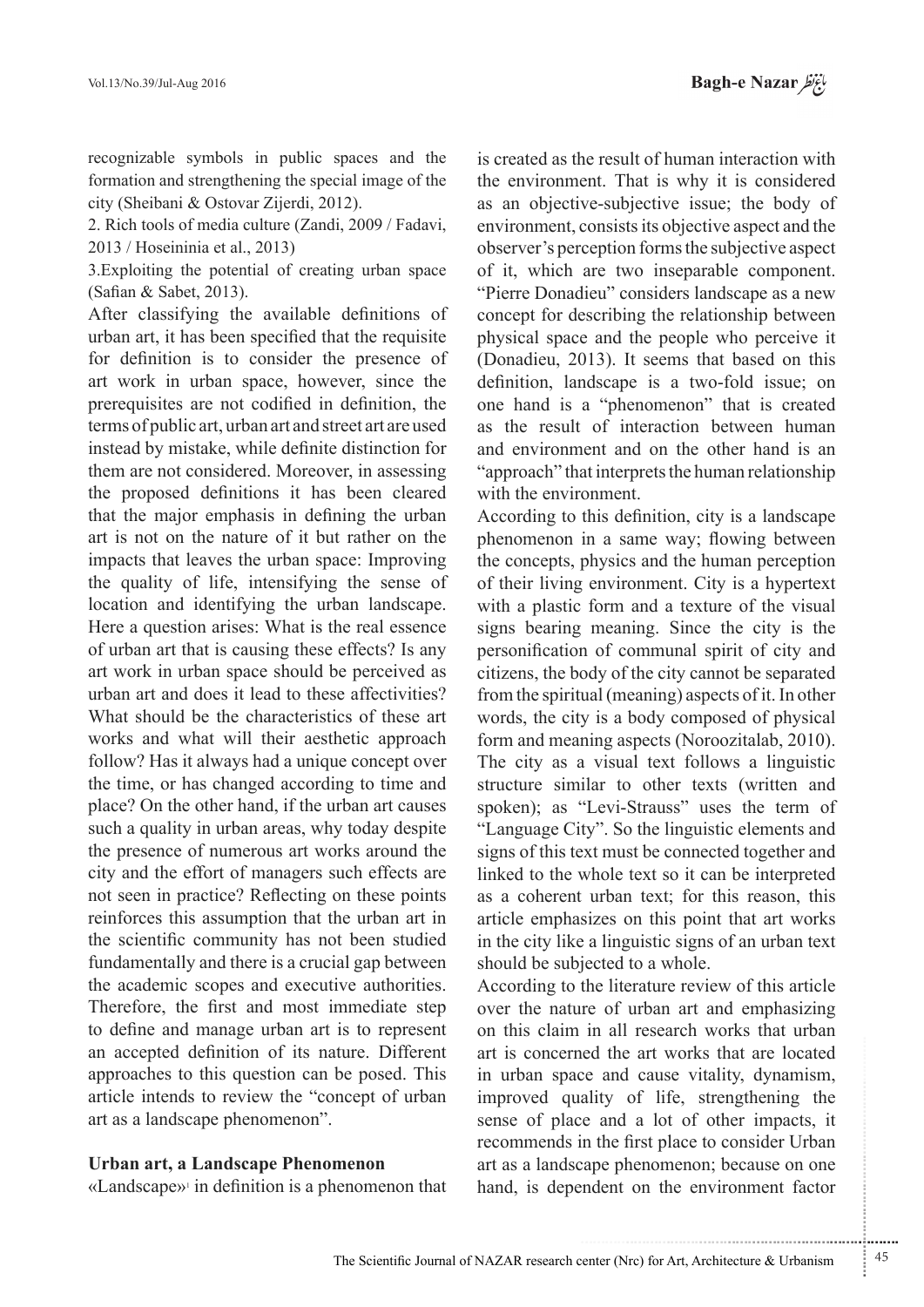here called city [and in particular social space] and on the other hand on person (citizen) as the subjected audience. Therefore, it seems since city is an objective-subjective phenomenon and according to Alan Rouge, aesthetics, it is considered as an objective-subjective process resulting in formation of a view to the city among the people (Nussaume,  $2011:18$ ), therefore, the urban art as part of a series of urban landscape based on a holistic approach must be considered as both objective-subjective and landscape [phenomenon]. In this interpretation, "urban art", is not equal to urban landscape, but it will be a subset of it that its perception and survival depends on compliance of the whole entity of urban landscape.

## **• The first component: The society of** citizens, the audience of "urban art"

Yves Luginbuhl  $(1 \cdot 1)$  in an intellectual definition of landscape considers the citizen participation as a necessary component of landscape issue. There is no concept for landscape without an audience, and if there is no audience to [create] and perceive it, the landscape will not be appeared. Accordingly, "Urban landscape", is a phenomenon existing in the city which will be produced by citizens and based on their experience of place that is identifying both places and people. The urban landscape is not simply the appearance of city, but instead is a dynamic phenomenon that is formed in line with the knowledge of residents up taken over the city and its symbols (the statement of National Conference on Urban Landscape, 2010).

Urban art as a landscape phenomenon is dependent on humankind; therefore it is known as an audience-oriented phenomenon that knowing the audience is important to explain it. Considering audience in art approaches which are author-oriented is not a matter of concern, however this is not applicable to urban art, be oriented phenomenon that is required to be because the urban art is essentially an audienceattached to its principles. On the other hand, like as landscape and city that do not include a single audience and encompasses a group of people,

............................................................

the urban art audience as the same way is not an individual but instead composes the society of citizen. According to this definition, an artist is not supposed to claim his artwork as an urban art if no audience is considered to it

From this statement that the audience of urban art is the society of citizens follows that individuality is not really of important, but the comprehension of society is a matter of concern. Emphasis on citizens and residents of city as the audiences in the urban landscape literature is for that this community over the course of time and along with the renewal common senses is able to comprehend the city. The urban art as a subset of urban landscape is not excluded of this rule in the same way.

The result is that urban art is not kind of art that upon achieving certain physical characteristics meet the desired identity and quality; but it is a concept of art that is created by people and based on their interactions with the art work. Thus, urban art is not an artistic object to be defined only based on its physical appearance and it could be installed anywhere [in a city], but it is an urban phenomenon that finding out the residents' experiences of the city spaces and symbols plays an important role in creating and interpreting it (adopted from the definition of urban landscape, Mansouri, 2009).

Therefore an urban art work more than of being an object is required to be dependent on citizen and his perceptions to be able to exploit the environmental qualities. In available research studies the double role of human-that on one hand can contribute in the creation of urban art and on the other hand in understanding and interpreting it- has not been considered. It should be noted that definition of urban art as a means of emplacing the art work in urban space without considering the role of citizenship in interacting with it, is a mere literal approach which not only reduces the art work as low as a decoration but beyond this the mentioned qualities will not be acquired of it. Moreover, the differences between the urban art work and the other art works might be arisen from this point that the art works must be part of the whole city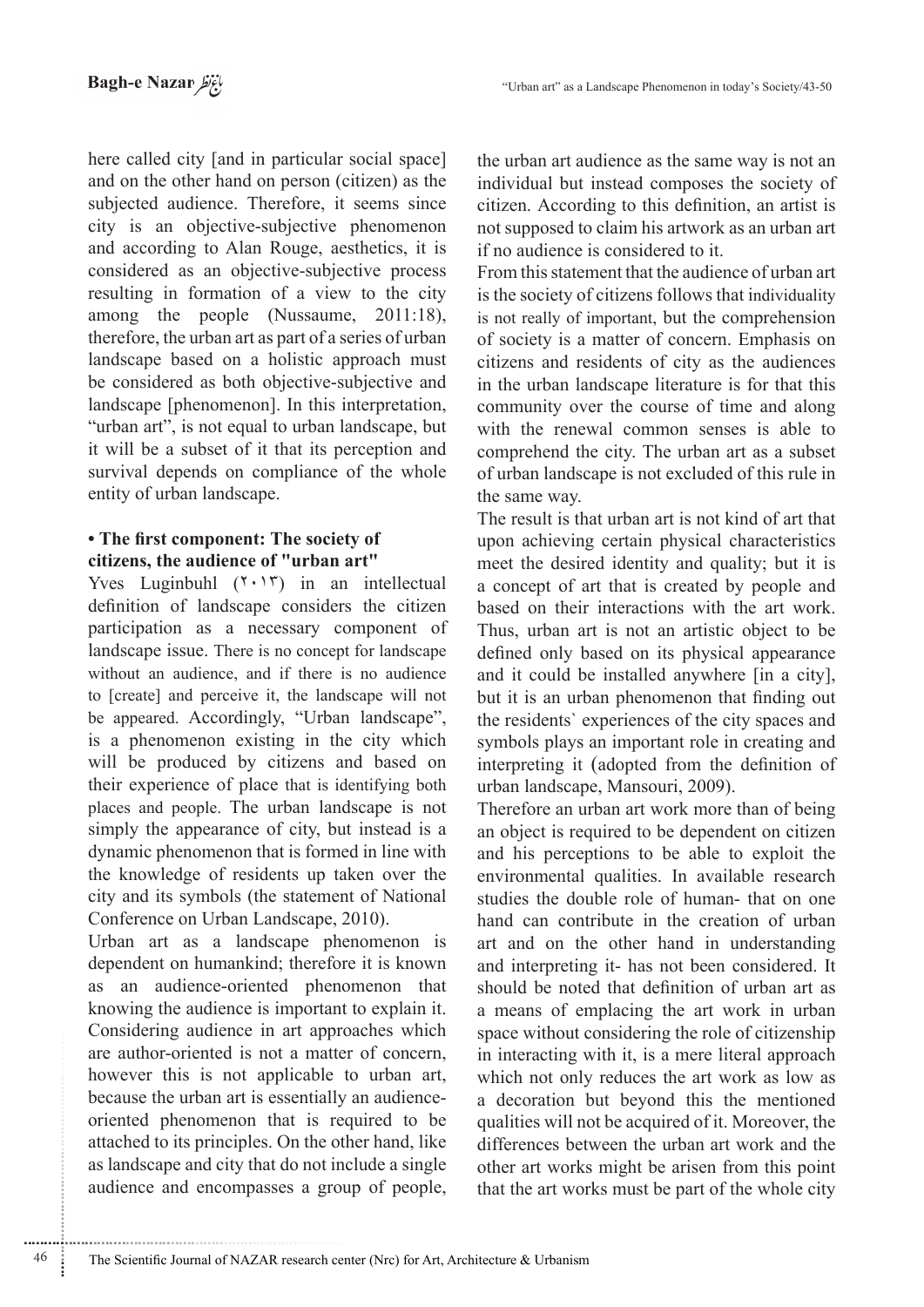Bagh-e Nazar

and subjected to its municipal order. Therefore, each art work that is created by an artist does not bear the ability of transforming into an urban art and must first recognize the totality and structure of urban language and its audiences known as citizens then create an art work. So, the audience of urban art unlike to the other art works that might be created only for the audience residing in the artist mind is not undefined and requires the artist to be notified of his art work audiences who constitutes the citizenship society. Therefore, the quality of urban art is emerged when the citizen as the audiences interact with urban art works. Therefore, an [art] work in addition to an objective aspect, which is the appearance of it and is created by an artist based on his artistic techniques, must benefit from semantic aspects arisen from the adaptation of art work with the minds of citizens

## • The second component: social space, the most suitable context for presence and **emergence** of urban art

According to archaeologists, cities have been formed based on the human desire for congregation. When these gatherings occur in a common space, they will be resulted in appearing of cities afterward. It is here that we are witnessing the emergence of disparity between private space and individual ownership and also public space shared by society. After the climatic characteristics of a territory what forms a city is a stream of public life in the city. Subsequent the modern movements which resulted in disconnection of city with its historical background, it is nearly two decades that urban research in Europe is following to re-emphasize the importance of communal spaces to qualify the social life. The social space, introduces the city framework as a space where life flows as a proved sign of personal and more importantly as communal identity (Revault, 2010). Social space is a leisure space. Therefore, due to the authorization of user to exploit the space, it could be also known as audience-oriented [phenomenon] (see, Mansouri, 2004).

By reviewing the successful examples of urban

art, such as Trafalgar Square of London and the pedestrian street of Strøget, in research studies, it is clear that all of these works present in public spaces. But it is noticeable that these public spaces, are defined as the territory of social spaces due to the supremacy of pedestrians as audiences and the optional interaction of them with each other. The social space is a place where "individuals and various social groups are involved in it, these spaces are a place for exchanging both the ideas and information and a location to form social networks. Such spaces more than being just a space are considered as an experience". (Daneshpour, A & Charkhchyan,  $2007$ :  $20$ , According to Hajer et al,  $2001$ ). So it seems that the success of this work is indebted to the context of social spaces that are dependent on audience presence. Since the urban art is created for the targeted audience-the society of citizens- therefore the interaction of audience with art works and understanding them must be in a space that audience has a targeted and selective presence; this means [the audience] has come to be present. Today, these spaces are among of social spaces that take meaning of selective presence of audiences and their interactions. This is where the presence of an art work can be read by the audience, while helping to strengthen the qualities of space as well. Thus, based on the previous definitions of urban art that the mere presence of works in urban space and then in public spaces was enough for considering them as an urban art, it should be said that in contemporary time, regarding the characteristic of urban art, landscape and audience-oriented, the definitions can be modified into the presence of works in social spaces. Because, it seems in public spaces such as squares<sup>2</sup> that maximum dominance of riding is governed, the presence of a statue in the middle of square cannot be considered as an urban art; because the mentioned artwork due to absence of targeted citizen and the subsequent failure to secure two-way interaction in space reduces its value as much as a decoration that the desired effects from urban art will not be achieved.

The thing that is more effective than physical

.......... ....... ........ ........... ...... ....... ........ .......... ...........

...........................................................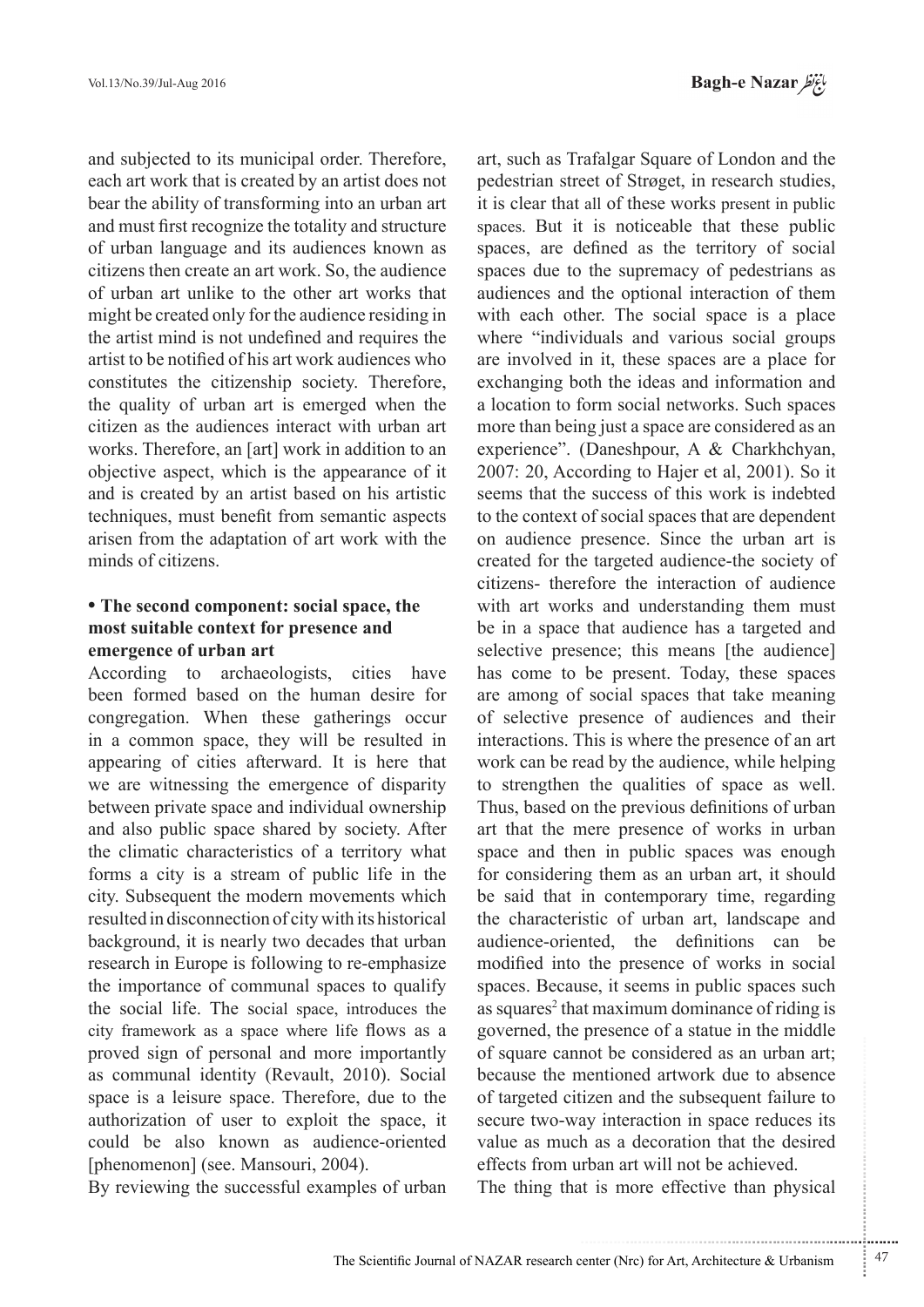aspects for social interaction in public [social] spaces is predicting and creating community events<sup>3</sup> that in addition to creating opportunities for participating in social activities be able to improve the sense of belonging to the place (Lennard, 1984, quoted by the Daneshpour  $\&$ Charkhchyan, 2007: 20). The public [social] spaces are more considered as an experience than just to be a simple space (Hajer, et al, 2001) quoted by Ibid). The result of people interactions and experiences in these spaces is to perceive a common sense of identity and improve the social skills and participations.

The social places provide the opportunity for individuals to be connected with space and with each other; the happening that is not taking place in motorist public spaces. The desired human relationship with each other and sharing their experiences, make a sense of belonging to place that will eventually lead to the formation of collective memory. If the goal of rising cities be considered [as a phenomenon] followed by man's desire for social life, it can be said that communal spaces are the most emergent aspect of social life. Therefore, the presence of art works in these spaces in addition to improving the visual quality of space, are exposed to contact and will be perceived within the interaction of audiences with each other<sup>5</sup>.

According to the issues mentioned in this paper. today just due to the mere presence of art works in urban spaces and public locations, urban art will not be created and what is important is the presence of it in social spaces where the interaction between citizens are at maximum level and is able to improve the aesthetics impressions of social spaces. So the important thing is the presence of urban art in places where people come to do leisure activities. In fact, since the definition of urban art is related to the perception of urban audiences or citizens, therefore this happening occurs only in social spaces, neither in urban space nor in public space.

## **Discussion and Conclusion**

48

Before conclusion, it is necessary to review the following question based on the existing urban art works:

How an art work located at the entrance of an urban tunnel, allocated to roadway, or an art work installed alongside a highway, a freeway or an urban square [round about], observing passage of vehicles, could call citizen for interaction and social communication that be able to become familiar [object] over the course of time and bring on the sense of place? How it could be possible that an Urban Art Symposium on a variety of urban art work be held [for a while] and after the completion of event, the art works will be located all over the city? Indeed, what kind of urban and spatial audiences these artists have created their work for? And by considering which context? Would it be possible to install an art work at any place of city merely because it is created for an event such as an urban art symposium to improve the quality of the urban landscape? What type of audiences do the frescos installed on buildings lining the highway or in tunnels invite to interact? Is this stereotype-promotion the visual literacy- applies for a citizen who is moving on foot and cannot see the work closely, but instead a motorist passes by so fast? How is it possible for such works to enhance the sense of place and identity while even two citizens do not experience it similarly? How a temporary urban project involving an artistic activity could be considered as an urban art, while shortly after that there is no trace of it over the city ever? Although these events are created for citizens to become familiar with artistic techniques and is approved as an event that is created as the result of the audience and the artist participation, but an urban art is not created under this condition.

It seems that the definition of urban art need to be reconsidered and the presence of any art work in the city should not be considered as an urban art, in the same way the authorized organizations, should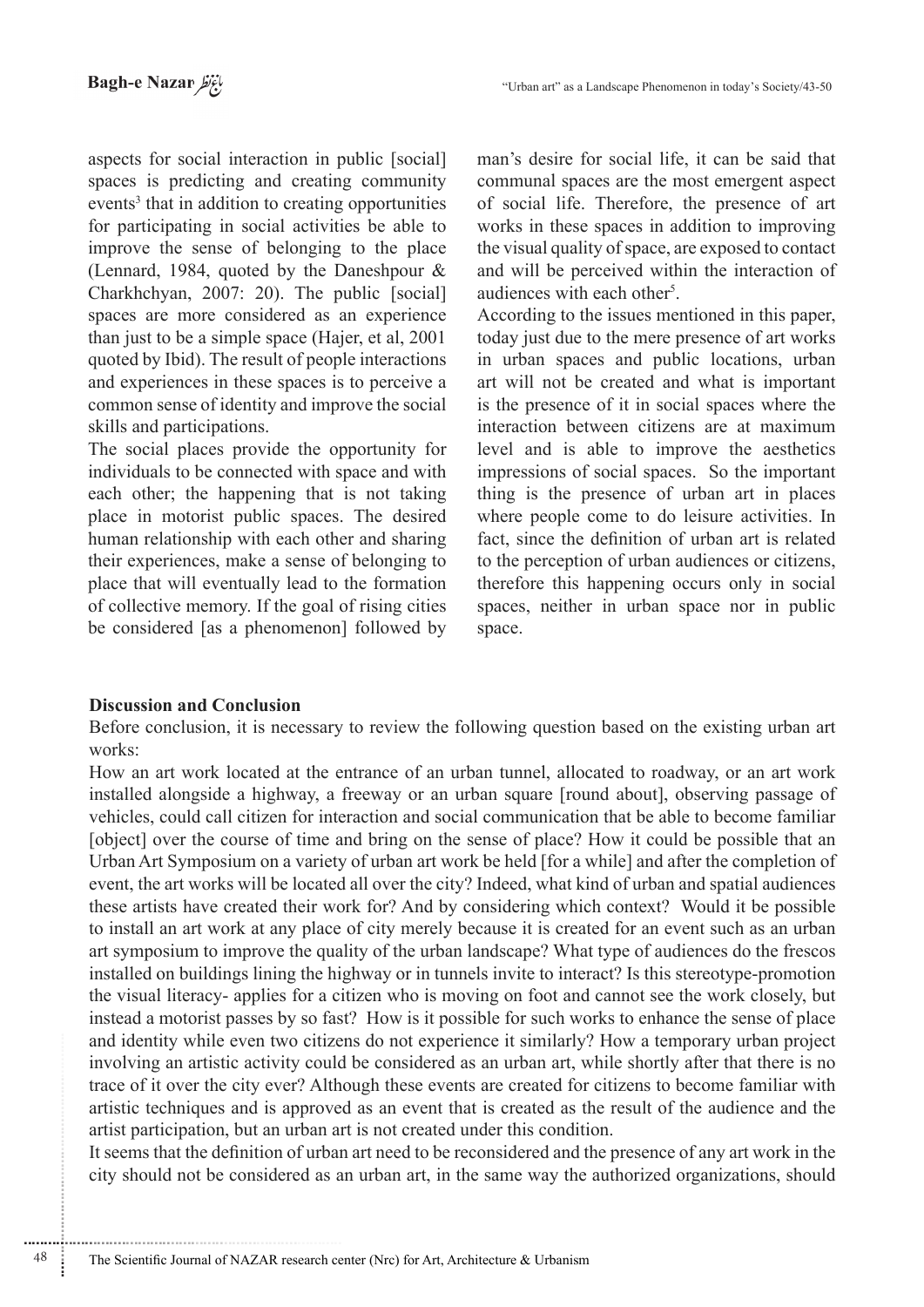have not create an urban art with this approach. Although it is a very good happening that art works have found this opportunity to come out of the spaces where exclusively had been dedicated to museums and galleries and become visible to audiences, but it should be noted that art works have a long way for being considered as an urban art, so that an art work might be created by a mere artistic approach but not necessarily for improving the quality of urban life.

Therefore, it is suggested that for acquiring the mentioned qualities, in definition of urban art, the concept of landscape as a common phenomenon among body, events and residents' mentality be considered as a basis; and urban art should be regarded as kind of art that play a vital role in the mentioned interaction and is dependent on two essential components: "citizen society" as the audiences, and "social spaces" as a context" for shaping the perceptions and interactions.

## **Endnote**

1. "Landscape as a discipline and beyond a simply interdisciplinary knowledge" is a collective agreement (consensus) among scientific authorities that has been proposed under a statement of the European Network of Universities for implementing the European Landscape Convention (UNISCAPE) in 2013. It seems considering the landscape [art] not only in areas of urban and architecture but is required to be considered in all areas of humanities specifically in art. For more information see the special edition of Landscape, discipline of future, The Future Discipline- the Journal of MANZAR, 5  $(23): 24-59.$ 

2. According to the application and maximum dominant of rider, it is better to call them round about, as they are far from the concept of square.

3. Set of activities are defined based on individual participation and interactions.

4. In addition to the presence of art works in public spaces, it should be noted that, today in different cities around the world, there are art works that result in creation of social spaces and will be placed in cycle definition of social spaces and its potential again. In other words, in today's world that art takes the responsibility of calling up and evoking the audiences, it is required to consider this prospective ability of art to be able to create social spaces per se in addition to being present in social spaces.

This subject requires to be discussed in a separate article that will be published soon by the authors.

## **Reference** list

• Beheshti, S. M. (2010). Honar-e-shahri, tabalvor-e-keifiat dar surat-e-shahr [Urban art, an expression of quality in the city]. *Journal of MANZAR*, 2 (7): 68-69. [in Persian].

• Daneshpour, A & Charkhchyan, M. (2007). Public spaces and effective features on public life. *Journal of Bagh-I-Nazar*,  $4(7)$ : 19-29. [in Persian].

• Donadieu, P. (2013). The landscape as a common good. *Journal of MANZAR*, 5 (23): 39-42. [in Persian].

• Fadavi, S.M. (2013). Wall to wall of city. Conference proceedings of the 1th International Conference of The city, Pedestrian life.3Vols. Tehran: Honar-e memar-ye gharn. [in Persian].

 $\bullet$  Hosseininia, et al. (2013). The role of urban art in promotion of walk ability and social capital of pedestrians. Conference proceedings of the 1th International Conference of The city, Pedestrian life 3Vol. Tehran: Honar-e memar-ye gharn. [in Persian<sub>1</sub>.

• Khosravi, B. & Ebrahiminpour, M. (2012). Barresi-ye honar-e omumi va naghsh-e aan dar manzar-e shahri [study of public art and its role in the urban landscape].*Conference proceedings of the National Conference of Urban Landscape.* Tehran: Daryaft. [in Persian].

• Luginbuhl, Y. (2013). The Landscape: from Common Definition to the Intellectual. *Journal of MANZAR*, 5 (23): 39-42. [in Persian].

• Mansouri, S.A. (2005). An introduction to Landscape architecture identification. *Journal of Bagh-I-Nazar*, 1 (2): 69-78. [in Persian].

• Mansouri, S.A. (2009). Manzar-e shahri, revayat-e jame-e shahr [Urban landscape, the comprehensive narrative of the city]. *Journal of MANZAR*, 1 (2):4.

• Molazem, M. (2013). Baznamai-ye-faza-ye-shahri dar khanesh-e-beinamatni-ye-honar-ha-ye-shahri-ye-Anish

...........................................................

.......... ....... ........ ........... ...... ....... ........ .......... ...........